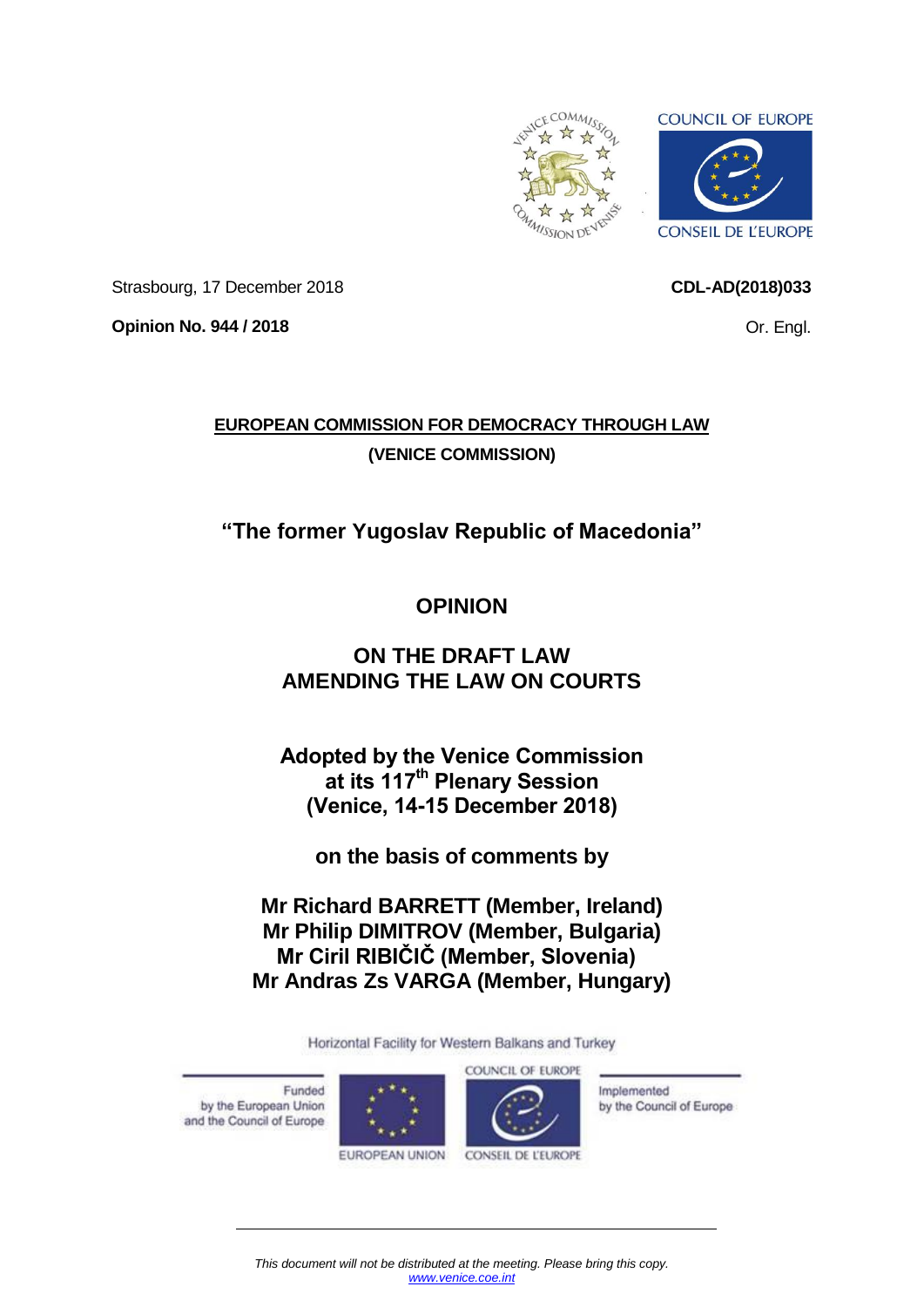# **Contents**

| $\mathbf{L}$ |                                                                                      |  |
|--------------|--------------------------------------------------------------------------------------|--|
| II.          | Previous opinions on the Law on Courts and the scope of the present opinion  3       |  |
| III.         |                                                                                      |  |
| A.           |                                                                                      |  |
| B.           |                                                                                      |  |
|              |                                                                                      |  |
|              | 2.                                                                                   |  |
|              | Temporary re-assignment and permanent transfer of judges (Articles 39 and 40)5<br>3. |  |
|              | 4.                                                                                   |  |
|              | 5.                                                                                   |  |
|              | Suspension of judges pending the disciplinary procedures (Article 67) 13<br>6.       |  |
|              |                                                                                      |  |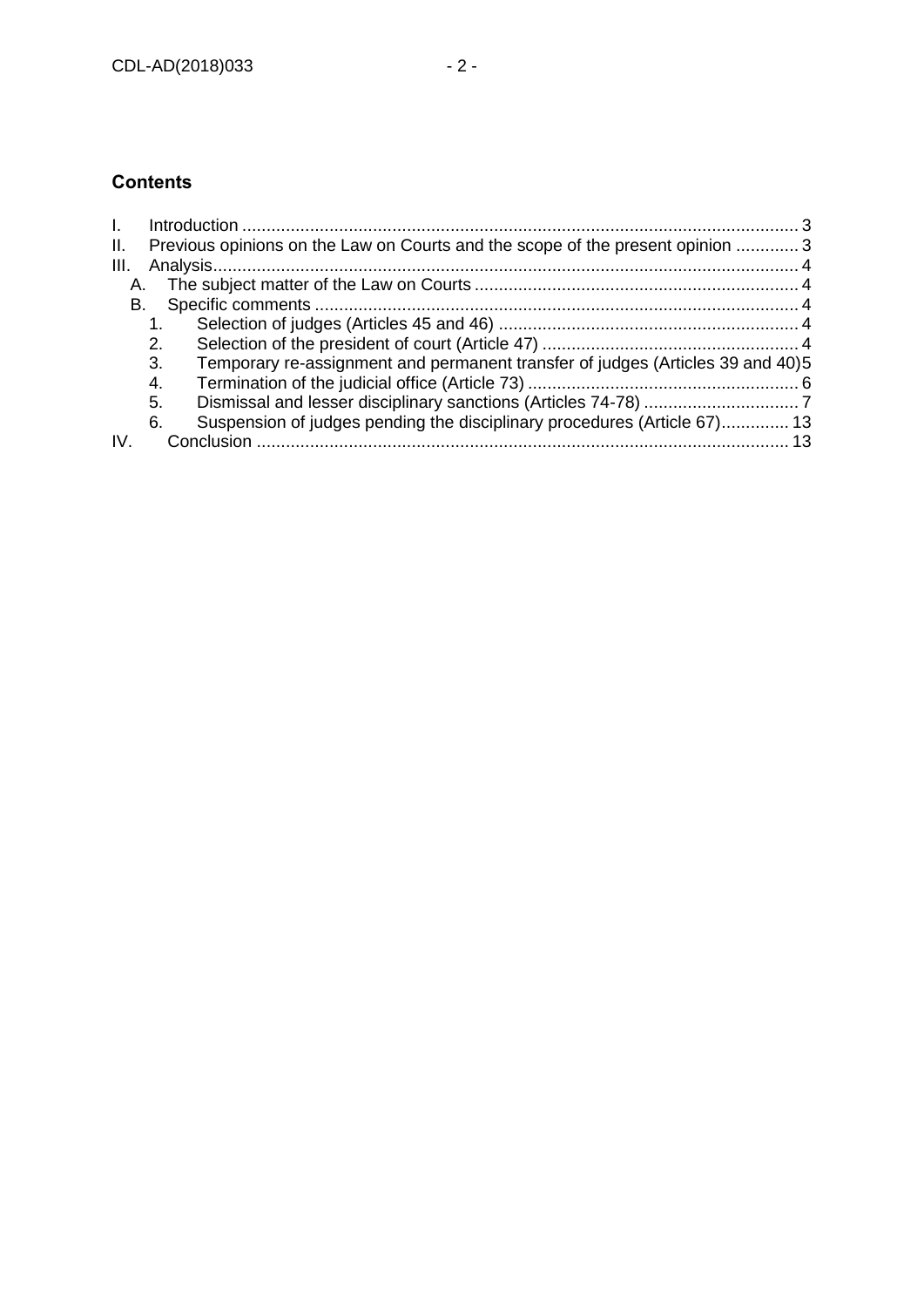### <span id="page-2-0"></span>**I. Introduction**

1. By letter of 28 November 2018, Mr Zoran Zaev, the Prime Minister of "the former Yugoslav Republic of Macedonia" requested the Venice Commission to provide an opinion on the Draft Law amending the Law on Courts (consolidated version) (hereinafter the "Draft Law", CDL-REF(2018)62).

2. Messrs R. Barrett, P. Dimitrov, C. Ribičič, and A. Varga were invited to act as rapporteurs. The present opinion was prepared on the basis of a translation of the Draft Law provided by the national authorities. Inaccuracies may occur in this opinion as a result of incorrect translations.

3. Due to the limited time available for the preparation of the present opinion, this opinion was prepared without a visit to Skopje. The authorities submitted some clarifications during a videoconference with the Secretariat of the Venice Commission which took place on 26 November 2018.

4. This opinion was adopted by the Venice Commission at its  $117<sup>th</sup>$  Plenary Session (Venice, 14-15 December 2018).

## <span id="page-2-1"></span>**II. Previous opinions on the Law on Courts and the scope of the present opinion**

5. This opinion follows three opinions by the Venice Commission concerning the judiciary of "the former Yugoslav Republic of Macedonia", adopted in 2015, 2017 and 2018: see CDL-AD(2015)042,<sup>1</sup> CDL-AD(2017)033,<sup>2</sup> and CDL-AD(2018)022<sup>3</sup> accordingly.

6. In the 2015 opinion, the Venice Commission assessed the Law on Courts (which is being amended now) and the Law on the Judicial Council (JC). Insofar as the Law on Courts is concerned, the Venice Commission focused on the disciplinary violations and sanctions.

7. In the 2018 opinion, the Venice Commission again examined the Law on Courts and the Law on the JC. The recommendations regarding the Law on Courts related to the suspension of judges pending disciplinary procedures (§ 27), grounds for disciplinary liability of judges (§§ 64 and 67-70), grounds for the dismissal of court presidents (§§ 71 and 81), effects of the ECtHR judgments in the context of disciplinary liability of judges (§§ 72-77), and eligibility requirements for judges (§ 80).

8. The Draft Law under examination in the present opinion implements many of the earlier recommendations of the Venice Commission. However, the focus of the present opinion is narrower than that of the previous opinions, since the Venice Commission was only asked to examine the proposed amendments to the Law on Courts, and not to the Law on the JC. As it was explained by the authorities, amendments to the Law on the JC are envisaged and are being discussed within the Government; the Venice Commission is ready to consider them in due course.

9. In the interests of conciseness, the present opinion focuses mainly on problematic areas rather than on the positive aspects of the Draft Law. Minor changes, which seem to be reasonable, are not commented upon.

<sup>-</sup><sup>1</sup> Opinion on the Laws on the Disciplinary Liability and Evaluation of Judges of "the former Yugoslav Republic of Macedonia"

<sup>2</sup> Opinion on the Draft Law on the termination of the validity of the Law on the Council for establishment of facts and initiation of proceedings for determination of accountability for judges, on the Draft Law amending the Law on the Judicial Council, and on the Draft Law amending the Law on Witness protection

<sup>3</sup> Opinion on the Laws amending the Law on the Judicial Council and the Law on Courts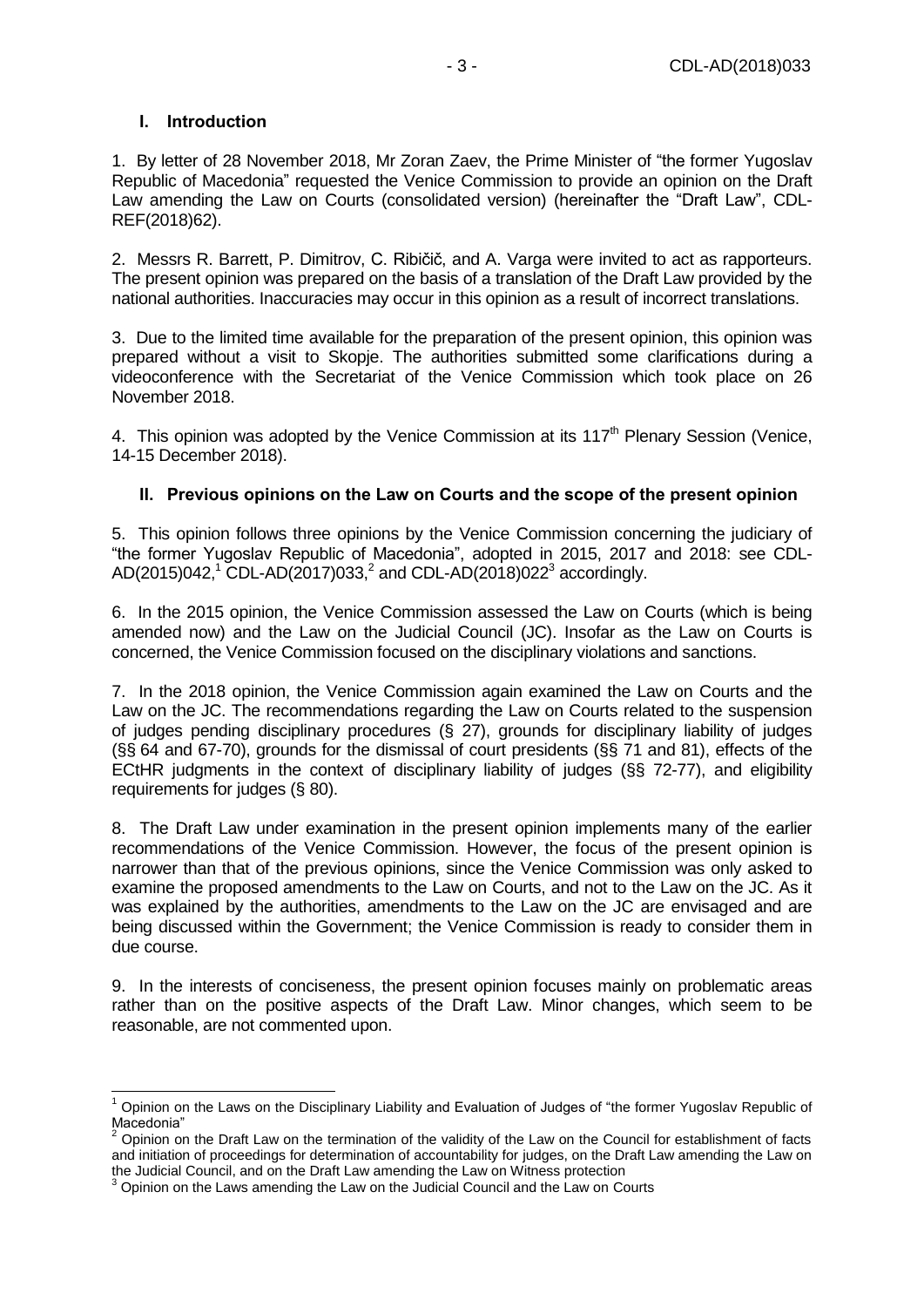10. In general, the Draft Law improves the current Law on Courts and follows the recommendations of the 2015 and 2018 opinions. Amendments increase coherence and clarity of the Law on Courts. However, some new issues appear in the Draft Law.

### <span id="page-3-0"></span>**III. Analysis**

### <span id="page-3-1"></span>**A. The subject matter of the Law on Courts**

11. First of all, the Venice Commission observes that there is a good deal of overlapping between the Law on Courts and the Law on the JC. In some places the two laws regulate the same issues. For example, the selection, termination of office and dismissal of judges and lay judges are partly regulated by the Law on Courts and partly by the Law on the JC (compare Article 73 of the Law on Courts and Article 47 of the Law on the JC,<sup>4</sup> or Article 74 of the Law on Courts and Article 53 of the Law on the JC). For the future it would be useful to delineate more clearly the matters which are regulated by the Law on Courts, and those which are regulated in the Law on the JC, and avoid any parallelism and overlapping between the two.

## <span id="page-3-2"></span>**B. Specific comments**

## **1. Selection of judges (Articles 45 and 46)**

<span id="page-3-3"></span>12. Article 45 sets out eligibility criteria for a judicial office. Amongst others, it requires that a candidate has to *know* English, French or German. The previous requirement of *fluency* in one of those languages was criticised in the 2018 opinion as too demanding (§ 80); the Draft Law replaces it by a requirement of "knowing" one of them, which is welcome.

13. The Draft Law adds to Article 45 § 1 a new eligibility criterion: a candidate should not have been convicted by a final judgment for an offence for which at least six months of imprisonment is provided for, and should not be banned from exercising legal profession. This is a welcome amendment as it brings consistency with Article 73 § 1 which mentions those conditions as a ground for the automatic termination of the judicial office.

14. Article 46 of the Draft Law enumerates new eligibility criteria for the appointment of judges to courts of first instance, courts of appeal, the Administrative Court, the Higher Administrative Court and the Supreme Court. The selection procedure is explained in detail in the Law on the JC (Articles 39 et seq.). The Draft Law also sets out eligibility criteria for the appointment of judges of a court of first instance and an appellate court to another court of the same degree. These are useful clarifications.

15. The Draft Law proposes for the judges of the Administrative Court to have six years of experience in the Administrative Court to be elected to the Higher Administrative Court (compared to three years under the current Law). This amendment is welcome in so far as it brings to the Higher Administrative Court more experienced judges.

# **2. Selection of the president of court (Article 47)**

<span id="page-3-4"></span>16. According to Article 47 of the Law currently in force, the president of court shall be selected under the same conditions and following the same procedure as those applied for the selection of a judge to the respective court. Under the Draft Law, to be selected as president the judge should have six years' experience in the court of the same degree or a higher degree. For the President of the Supreme Court it means that only a judge having six years' experience in the Supreme Court may become a President. The question is whether there is a sufficiently large

-

<sup>4</sup> CDL-REF(2018)028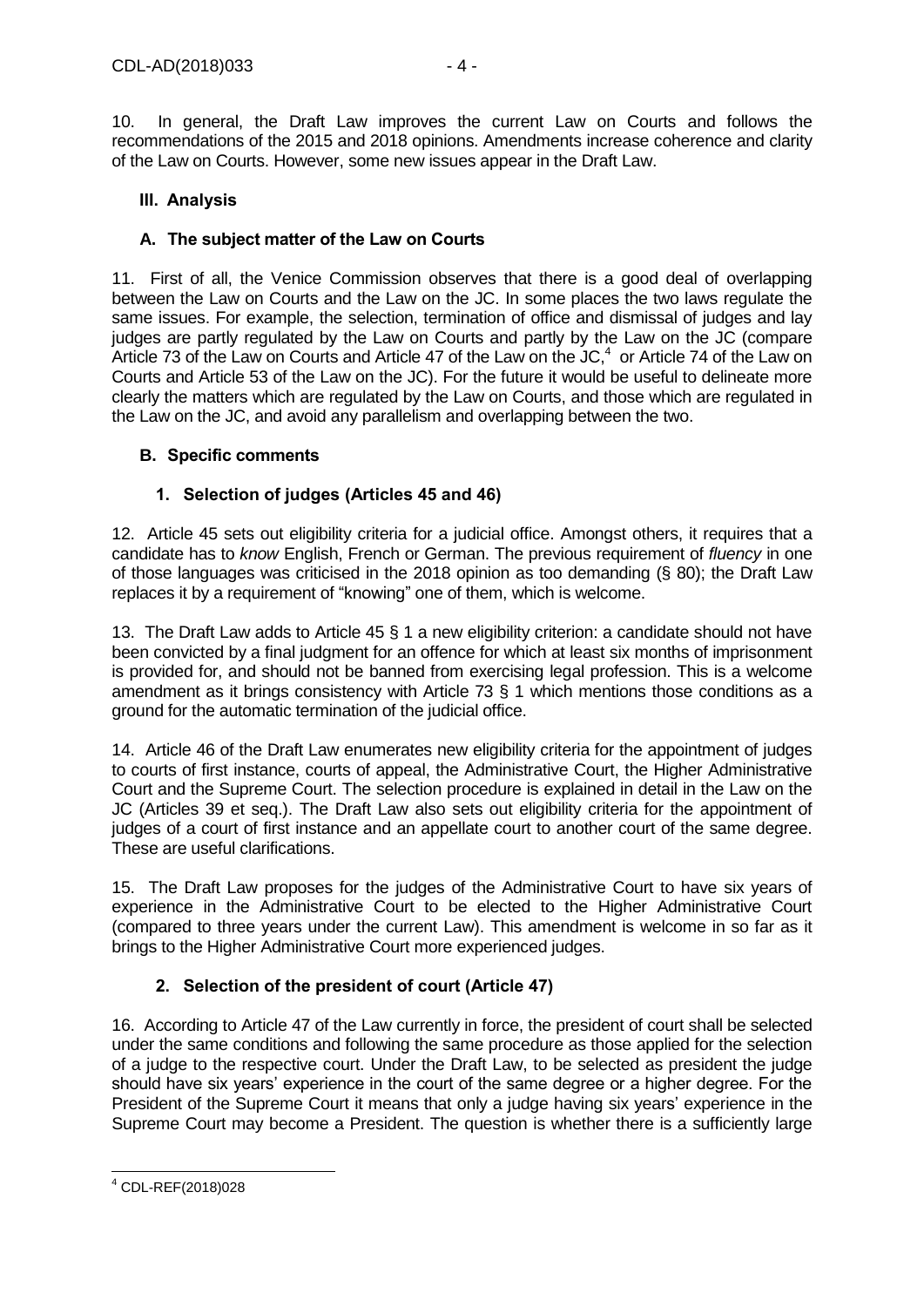pool of potential candidates to compete for the position of the President of the Supreme Court, given this criterion.

17. Article 47 § 4 removes the duty of candidates for presidency of a court to specify measurable parameters and time-frames for the realisation of the objectives of the work programmes that they have to annex to their application when they compete for the position of a president. This amendment follows the recommendation of the 2018 opinion (§ 81). Although a candidate still has to attach a work programme to his/her application, the failure to implement it is removed by the Draft Law from the list of grounds for the dismissal of the president of court (see Article 79 § 1 p. 8), which is a reasonable approach.

#### <span id="page-4-0"></span>**3. Temporary re-assignment and permanent transfer of judges (Articles 39 and 40)**

18. The Draft Law makes a clarification in Article 39 § 9 regarding the assignment of a judge of an appellate court or a basic court by the JC to another court of the same or lower level, for a period of one year at the most. The proposed rule stipulates that, after expiration of the period for which a judge is assigned to another court, s/he will return to her/his former court. A similar sentence should be added, for the sake of consistency, to paragraph 8 of this same Article, which regulates the temporary assignment of a judge to another division within the same court by a decision of the president of court.

19. The re-assignment within the same court can be ordered when this is required by an increase of the workload of one of the divisions. As for the re-assignment to another court, it should be necessitated by the ill-functioning of that another court caused by the "recusal of a judge, [...] significantly increased workload, reduced efficiency, or due to the complexity of the cases". These grounds are reasonable: pursuant to  $\S$  3.4 of the European Charter on the Status of Judges, a judge can exceptionally and temporarily be assigned to reinforce a neighbouring court. The maximum duration of such an assignment should be strictly limited. Article 39 §§ 8 and 9 limits the temporary assignment of a judge to a one-year period at the most. However, there is no guarantee that the same judge will not be re-assigned once again after the expiry of the previous one-year period. In order to avoid that, it would be advisable to provide for an additional limit, e.g. a judge can be re-assigned every five years for a maximum period of one year.

20. The re-assignment to another court is ordered by the JC; the judge concerned has the right to file a complaint against the re-assignment, but this complaint goes to the JC itself (Article 39, § 12), which does not make sense. It should be possible to file an appeal against the reassignment decision of the JC to another body, for instance, to the Appeals Council established under Article 96 of the Law on the Judicial Council.

21. As for the permanent transfer of a judge, it can be decided by the JC only in the event of "abolishment or reorganisation of a court". The judge can be transferred to another court of the same or lower instance (Article 40). The Law is silent on whether this decision may be challenged. Nor is it clear what happens if the judge does not agree with the transfer and as a consequence refuses to go to his/her new workplace. It would be useful to clarify these points.

22. The Venice Commission has previously pointed out that judges must not be under the threat of being transferred from one court to another, as this threat might be used to exert pressure on them and to attack their independence.<sup>5</sup> Therefore, transfer against a judge's will may be permissible only in exceptional cases.<sup>6</sup> Paragraph 52 of Recommendation

-

<sup>&</sup>lt;sup>5</sup> CDL-AD(2012)001, Opinion on Act CLXII of 2011 on the Legal Status and Remuneration of Judges and Act CLXI of 2011 on the Organisation and Administration of Courts of Hungary, § 76.<br><sup>6</sup> thid

*Ibid.*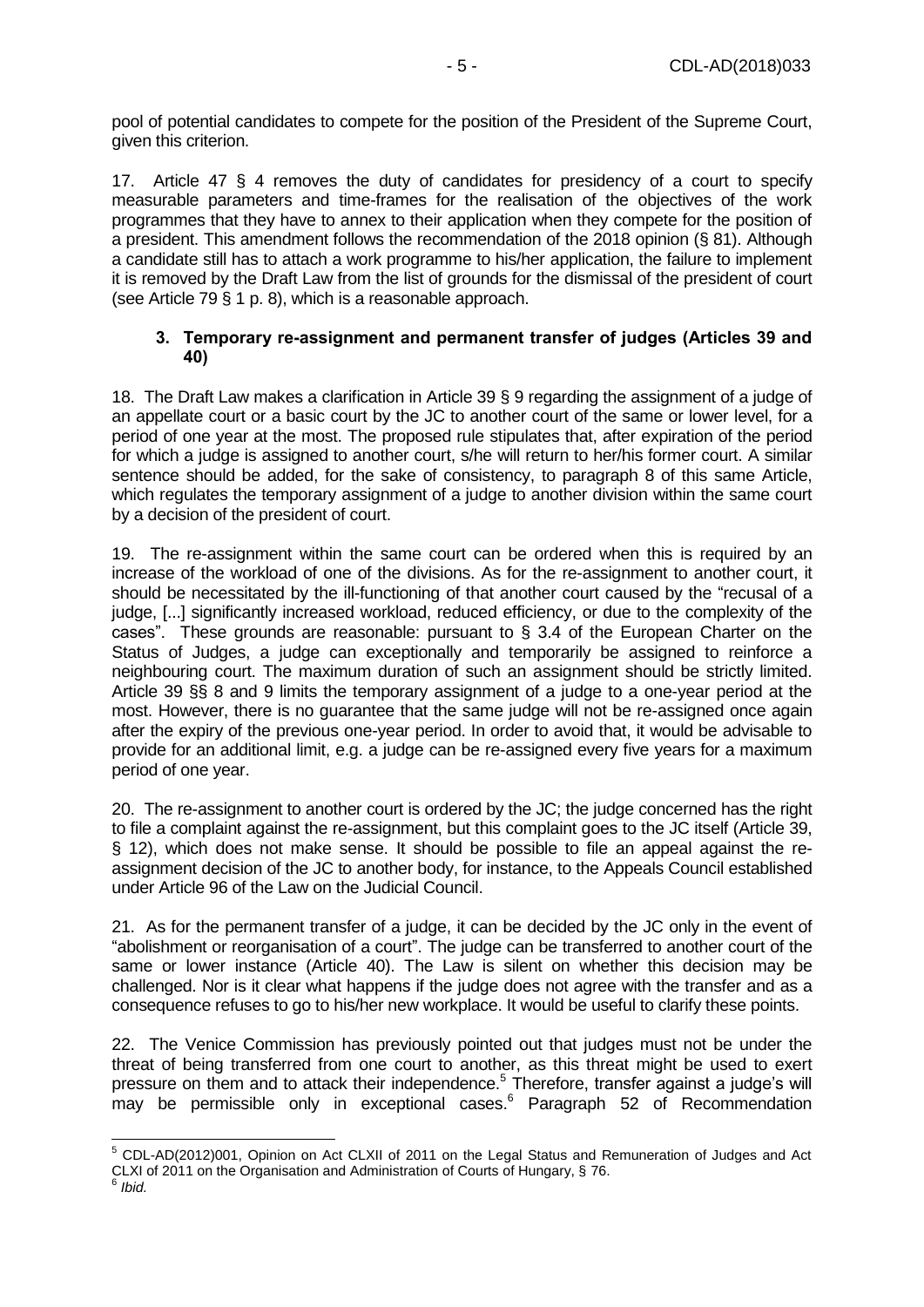CM/Rec(2010)12 of the Committee of Ministers of the Council of Europe states that "a judge should not receive a new appointment or be moved to another judicial office without consenting to it, except in cases of disciplinary sanctions or reform of the organisation of the judicial system." In the same vein, the European Charter on the Status of Judges, § 3.4, stipulates that transferring a judge against his/her will is an exception permitted "in the case of a lawful alteration of the court system".

23. The notion of "reorganisation" of a court might be interpreted in a way that makes the transfer of a judge possible on the grounds of minor changes that do not in reality necessitate such a transfer. Such broad interpretations should be avoided; it is advisable to interpret this notion in the strictest sense of the term, i.e. covering only major restructuring of the court system making the transfer inevitable, so as to ensure that transfer will not be used as a threat against judges. Furthermore, in order to avoid abuses, the law should provide for the right of appeal against such decisions. 7

24. It could also be argued that a judge should not be transferred against his/her will to a lower court. A provision guaranteeing this principle and the principle of securing the same level of salary for the judge as in his/her current position would also be welcomed.<sup>8</sup> This is all the more necessary as Article 60 § 1 mentions the type of a court where the judge serves amongst the factors to be taken into account for determination of the judge's salary.

# **4. Termination of the judicial office (Article 73)**

<span id="page-5-0"></span>25. The most significant amendments are made to Articles 73-79 of the Law on Courts, which regulate conditions in which the office of a judge is terminated (Article 73), grounds for dismissal (Articles 74-76), grounds for disciplinary liability and lesser disciplinary sanctions (Articles 77-78), and grounds for disciplinary liability of court presidents (Article 79).

26. Article 73 is dealing with the termination of the judicial office for objective reasons: personal request, incapacity, conviction for a crime, etc. The Law currently in force stipulates that in the event of the "election or appointment [of a judge] to another public office" the JC terminates the judge's office. The Draft Law proposes to replace this wording by a more general reference to "the conditions referred to in Article 52". This reference is problematic, and that is for the following reason: Article 52 deals with the incompatibility of the judicial office with some other occupations. Some of the provisions of Article 52 are clear and cannot give rise to any contestation. Thus, the judge cannot be an MP or a manager of a private company (see §§ 1 and 3 accordingly).

27. However, some of the paragraphs of Article 52 describe less evident situations, where it is necessary to assess to what extent the parallel occupation of a judge is incompatible with his/her status. In particular, the judge should not "use his office or the reputation of the court to accomplish his personal interests" (Article 52 § 6). This is not an "incompatibility" situation, but rather a breach of ethical and even disciplinary rules, which would require the JC to assess the facts more closely and to exercise discretion. By itself, this rule is reasonable, but it should not be assimilated with cases of *automatic* termination of the judicial office, for which the JC has ten days to decide (under Article 73 § 2). This situation may, under certain conditions, become a ground for the dismissal under Articles 75 or 76, or give rise to a lesser disciplinary sanction under Articles 77 and 78; but any decision taken under Article 52 § 6 should then follow the logic of *disciplinary proceedings*.

 7 *Ibid.,* § 79.

<sup>&</sup>lt;sup>8</sup> See CDL-AD(2014)038, Opinion on the draft laws on courts and on rights and duties of judges and on the Judicial Council of Montenegro, § 58; CDL-AD(2018)011, Opinion on the draft amendments to the constitutional provisions on the judiciary of Serbia, § 52 and CDL-AD(2008)007, Opinion on the Draft Laws on Judges and the Organisation of Courts of the Republic of Serbia, § 23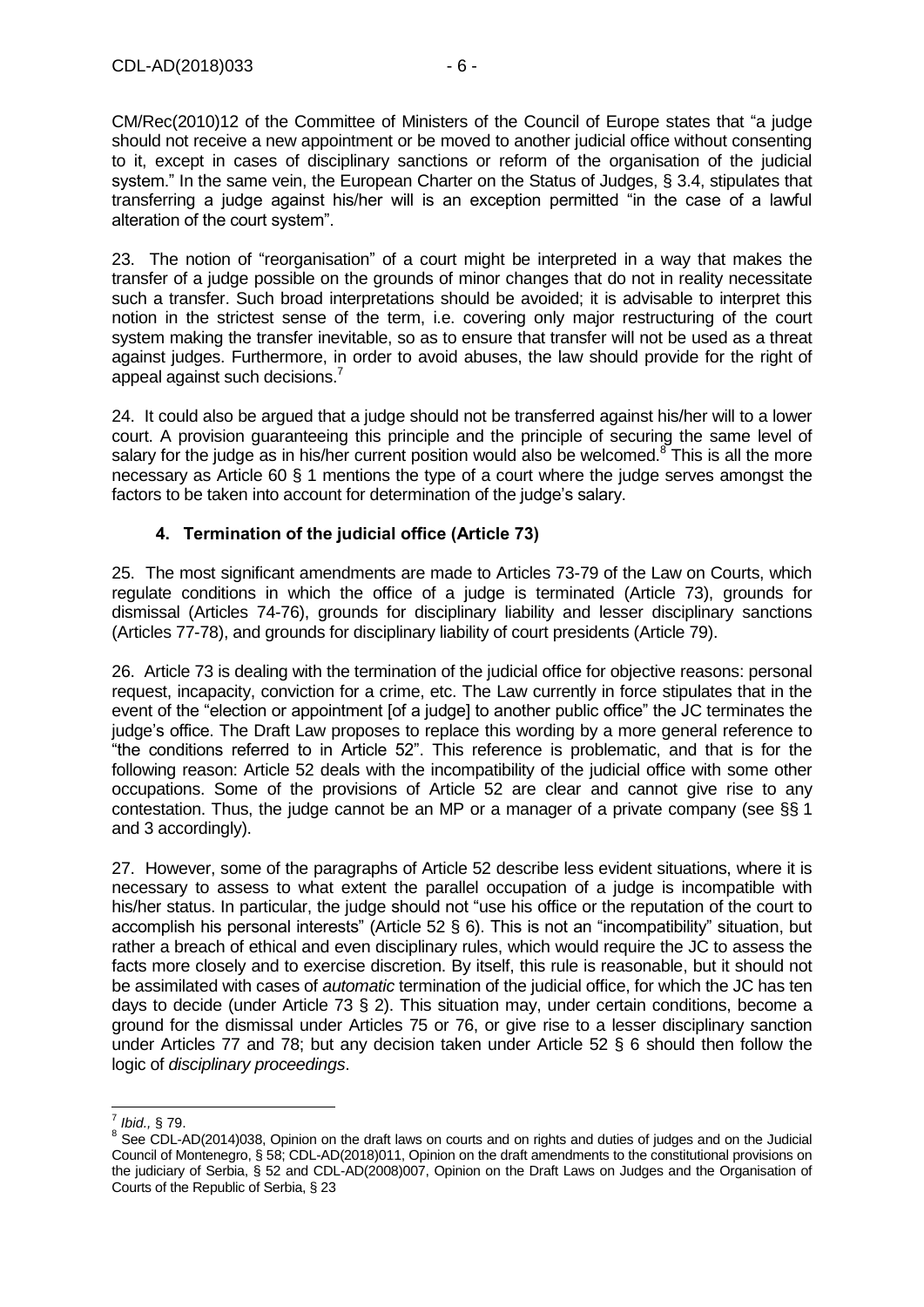28. Article 73 § 2 of the Draft Law sets a time limit of ten days for the JC to decide on the termination of the judicial office. This time limit starts running from the day when conditions referred to in Article 73 § 1 are met. Article 73 § 1 refers, amongst others, to the conditions laid down in the aforementioned Article 52. As it will not always be possible for the JC to get informed about a violation of Article 52 within the short period of ten days, it is recommended that the said time limit starts running from the day on which the JC *became aware* of the fulfilment of the conditions referred to in Article 73 § 1. And, as stressed above, this should not include Article 52 § 6 (which may be incorporated in the Law as a ground for disciplinary liability or, in the most extreme cases, for a dismissal).

#### <span id="page-6-0"></span>**5. Dismissal and lesser disciplinary sanctions (Articles 74-78)**

#### a. General overview

29. A judge may be dismissed, by virtue of Article 74 of the Law on Courts, currently in force, either for a "serious disciplinary offence", or for an "unprofessional and neglectful exercise of the judicial office". Article 75 enumerates the actions which amount to "unprofessional and neglectful exercise of the judicial office". Article 76 describes the types of misconduct which amount to a "serious disciplinary offence". As for Article 77, it describes the types of misconduct which constitute disciplinary offences falling short of the "serious" one and thus leading not to a dismissal but to one of the lesser disciplinary sanctions listed in Article 78.

30. The law in this respect reproduces Article 99 of the Constitution, which stipulates that a judge may be dismissed either for a "serious disciplinary offence defined in law, making him/her unsuitable to perform a judge's office", or for "unprofessional and unethical performance of a judge's office". In the 2018 opinion, the Venice Commission noted that Articles 75 and 76 contained many overlapping provisions which was very confusing (§ 67). Furthermore, these Articles allowed for the dismissal of judges for professional errors which are not intentional or particularly gross and inexcusable (§ 70).

31. The Draft Law implements those recommendations. First, the amendments proposed by the Draft Law avoid parallelism and lead to a clearer categorization of different types of misbehaviour into three groups: "serious disciplinary offences" (Article 75), "unprofessional and neglectful exercise of the judicial office" (Article 76), and lesser disciplinary breaches (Article 77).

32. Second, Articles 75-77 of the Draft Law shortens the long list of circumstances which can lead to the dismissal or a lesser disciplinary sanction and does not use anymore the multitude of vague and overlapping formulas, such as "unconscientious, untimely or neglectful exercise of the judicial office in the conduct of the court procedure in particular cases", unequal "treatment of the parties", "postponement of the court procedure without having a legal basis", (see § 69 of the 2018 opinion). The Draft Law repeals, in accordance with the recommendations of the 2018 opinion (§§ 72-77), provisions allowing dismissal of a judge on the ground that s/he failed to apply the case-law of the ECtHR (Article 76 § 1) or that his/her decisions led to a finding of a violation by the ECtHR under Articles 5 and 6 of the Convention (Article 75). These amendments are commendable.

33. Third, a new paragraph added to Article 74, which makes the dismissal of a judge subject to the condition that the impugned act or omission is committed "with the intention or apparent negligence by the fault of the judge without justified reasons" and that "the injury caused severe consequences". Already in its 2015 opinion the Venice Commission had recommended introducing "a general clause that would require the disciplinary bodies to take due account of the degree of the judge's fault and permit the judges to forward defences [based on the absence of their fault]." (§ 19). These are very positive amendments which deserve praise. However, some difficulties remain.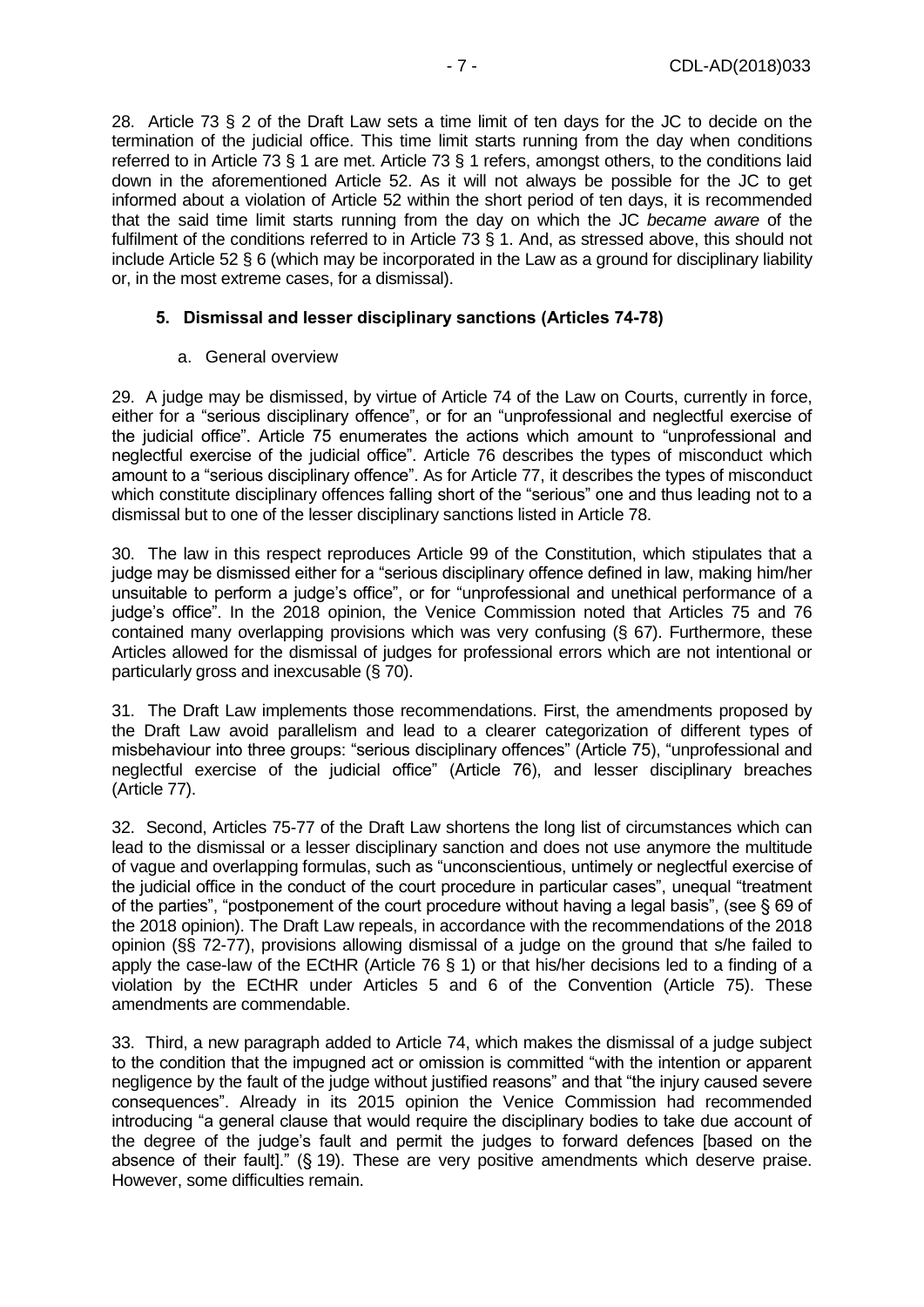disciplinary offence"

34. The first ground on which a judge can be dismissed under Article 75 is the following: "[m]ore severe disturbance of the public order and peace and other more serious forms of misconduct that violate the reputation of the court and his/her [own] reputation". The concept of undermining the reputation of the court and judicial function was criticized in the 2015 opinion for being excessively broad (§ 36). At the same time, the Venice Commission recognised that "depending on the constitutional tradition of the State, a more general formula for judicial misconduct can be acceptable, but only under condition that it is understood to be narrowly interpreted".<sup>9</sup> It is difficult to indicate how precise the wording of such general formulas should be. It is up to the JC to interpret this provision on a case-by-case basis and develop it with a view to bringing clarity to this general formula and making thus the liability more foreseeable.

35. Article 75 § 3 refers to "a final judicial decision" in respect of this particular ground. However the use of this term ("where there was a final judicial decision") does not make it easier to understand whether or not a "severe disturbance" or "misconduct" referred to in the first paragraph should first be established by a final judicial decision or not. During the videoconference the authorities explained that the JC does not need necessarily to rely on a court's findings to establish the misconduct, which is, in the view of the Venice Commission, acceptable but it would be preferable to make this clear.

36. The second ground listed in Article 75 § 1 is "gross influence and interference in the performance of the judicial function of another judge". Indeed, it is understood that this provision is meant to cover unlawful forms of such interference.

37. The third ground for the dismissal is the failure "to file a statement of assets and interests according to law". The Venice Commission has already highlighted the importance of such a statement of assets as a means of fighting corruption in its Rule of Law Checklist.<sup>10</sup> In its 2015 opinion, the Commission recommended that the judge's failure to declare his/her property should be associated with dismissal and not with a medium-gravity disciplinary violation (§ 39). The amendment follows this recommendation. However, not only the failure to file a declaration should be punishable with the dismissal – a declaration containing gross inaccuracies may also lead to the dismissal. And, by contrast, minor or unintended omissions in a declaration of assets should not lead to the dismissal. It is important that the dismissal on this ground is to be decided on the basis of a decision of the Judicial Council, and not of any external body dealing with such declarations.<sup>11</sup>

38. The last ground for the dismissal listed under Article 75 § 1 is the "violation of the rules for [recusal] in situations in which the judge knew or should have known about the existence of one of the grounds for [recusal] provided for by law". The situations in which a judge has to recuse himself/herself should be clearly determined by law. This provision should be implemented very carefully. The decision of a judge not to withdraw from a case might only be considered a 'serious disciplinary offense' where there is *manifestly* a reason for his/her recusal and not in cases in which this decision is based on his or her reasonable interpretation of the law and of the factual circumstances.<sup>12</sup> Normally, in the latter cases the parties should be able to challenge the judge, and, if the judge refuses to withdraw, the question should be decided by the appellate court. However, one may imagine a situation where a judge knows about a serious conflict of interests, which is not known to the parties, and, nevertheless, does not withdraw. In these situations the normal chain of appeal will not work, since those facts will be discovered

 $\overline{a}$  $^{9}$  CDL-AD(2017)019, Opinion on the Draft Judicial Code of Armenia, § 67

<sup>10</sup> CDL-AD(2016)007, § 90

<sup>11</sup> Which does not mean that the JC cannot take into account the position of this external body.

<sup>&</sup>lt;sup>12</sup> CDL-AD(2014)038, Opinion on the draft laws on courts and on rights and duties of judges and on the Judicial Council of Montenegro, § 65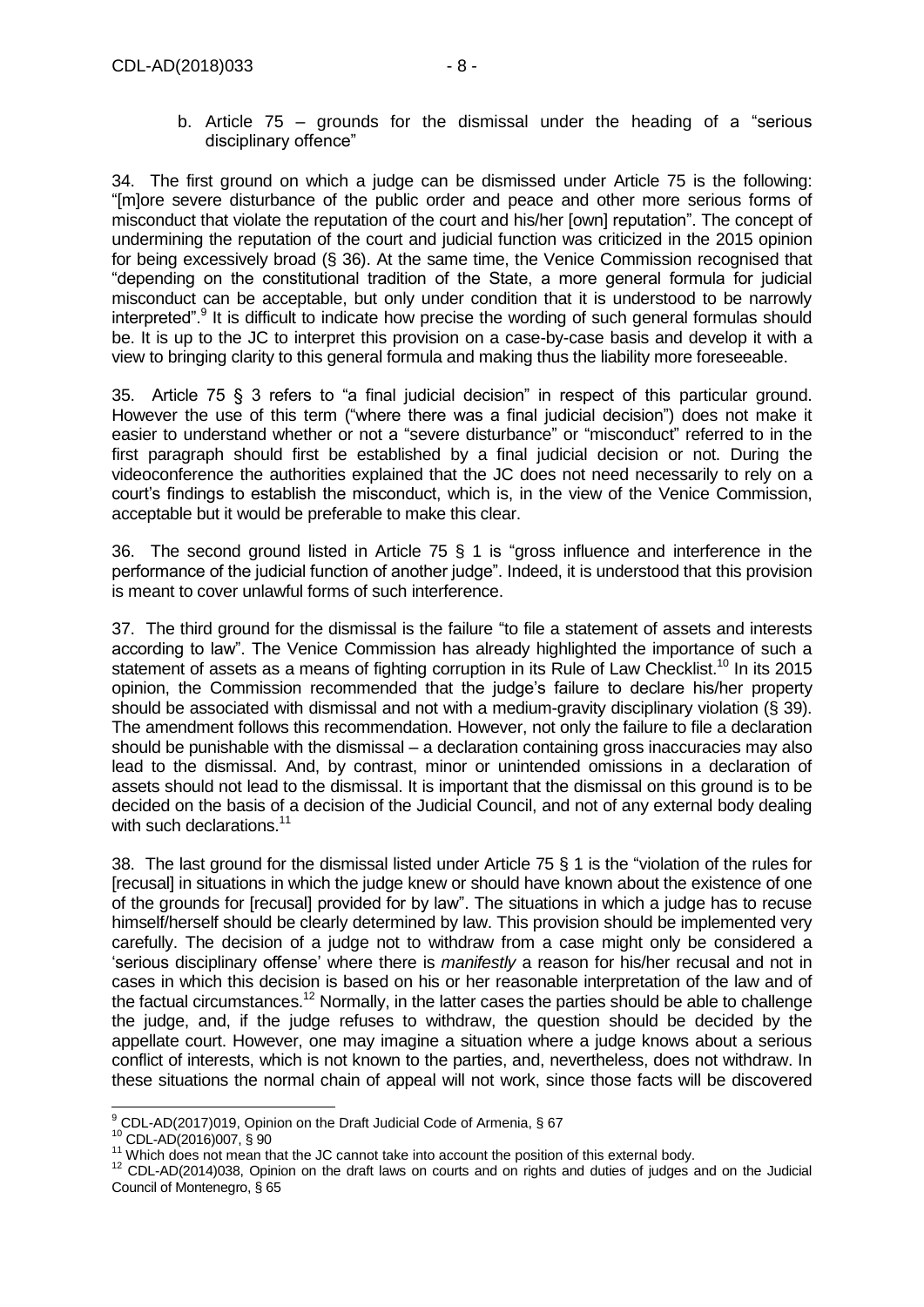only later. This kind of situations may be considered as a serious disciplinary breach. If interpreted in this light, and in conjunction with Article 74 § 3 (which stipulates that a judge may be dismissed if the impugned violation is committed intentionally or with apparent negligence and caused severe consequences), this provision is not problematic.

39. Article 75 § 2 establishes the duty of the president of a court to inform the JC in writing about the situations listed in § 1, which may give rise to the dismissal of a judge of his/her court. The JC should be informed within eight days from the date on which the president became aware of the situation and no longer than three months upon its occurrence. It is not clear why the general "duty to inform" exists under Articles 75 and 77 and not under Article 76 of the Draft Law.

40. Under Articles 75 and 76, the president of the court which convicted a judge for a crime or for other serious misbehaviour should inform the JC and the president of the court where this judge works about such conviction. This is a reasonable rule. However, Article 73 of the Draft Law (which deals with the automatic termination of the office of the judge in cases of a conviction of this judge to a prison term of 6 months or more) does not contain a similar obligation of the president of the respective court to inform the JC. This should be specified.

c. Article 76 – grounds for the dismissal under the heading of "unprofessional and unethical" performance of the judicial function

41. Article 76, as reformulated by the Draft Law, enumerates cases of "unprofessional and neglectful exercise of the judicial office", which constitute grounds for the dismissal. The Draft Law proposes to reduce the number of grounds from eleven to six by removing some vague grounds and merging overlapping ones. The remaining grounds are formulated more narrowly and clearly. These amendments are positive; however, there is room for improvement.

42. A judge can be dismissed by virtue of this Article "if in two consecutive exceptional assessments the judge does not fulfil the criteria for successful work, by his fault without justifying reasons, for which he has received two negative grades, in procedure established by the Law on Judicial Council". Criteria and procedure for the performance assessment (evaluations) are laid down in the Law on the JC, which is under revision by the Government with a view to possible amendments. Without examination of those amendments, it is difficult to comment on this provision.

43. In principle, if the method and indicators of the performance evaluation are in line with the previous Venice Commission opinions,<sup>13</sup> repetitive bad evaluations may be used as a ground for dismissal. The Venice Commission recalls that in the 2018 opinion it did not criticise the fact that two consecutive negative evaluations are to be used as a ground for the dismissal, but rather concentrated on the way the performance evaluation were to be conducted, on the criteria to be used for evaluation and on the fact that Article 76 § 5 did not refer to the fault of the judge (§§ 41 et seq.).

44. Now these concerns are partly addressed: there will be a general provision requiring demonstrating the fault of the judge (Article 74 of the Draft Law). In addition, Article 76 itself also refers to the fault of the judge as a pre-condition for dismissal for two bad evaluations.

45. The reference to "extraordinary" evaluations, is, however, new, and may be potentially problematic. It is unclear in which circumstances it will be possible to conduct such evaluations under the revised Law on the JC, which indicators will be used and what period such

<sup>-</sup><sup>13</sup> See in particular the 2018 Opinion, §§ 42-64; CDL-AD(2015)042, Opinion on the Laws on the Disciplinary Liability and Evaluation of Judges of "the former Yugoslav Republic of Macedonia", §§ 51-54, 99-105; CDL-AD(2017)019, Opinion on the Draft Judicial Code of Armenia, §§ 70-77; CDL-AD(2014)007, Joint opinion on the draft law amending and supplementing the judicial code (evaluation system for judges) of Armenia, §§ 37-96.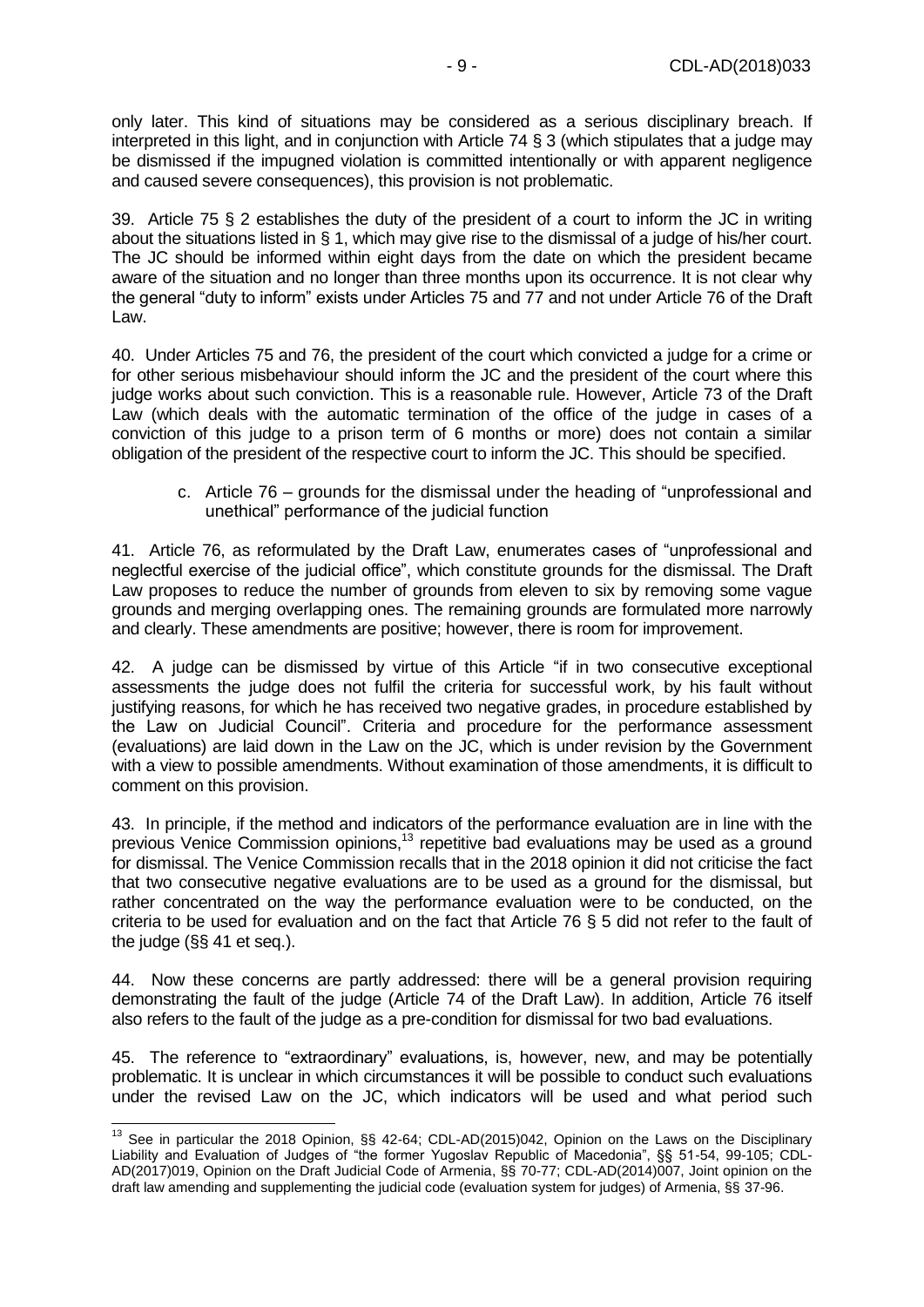evaluations will cover. This should be explained in the revised Law on the JC. In the opinion of the Venice Commission, to serve as a ground for dismissal bad evaluations should cover a substantial period of the judge's work, and be based on carefully chosen indicators. It would be wrong to conduct two "exceptional" evaluations quickly one after another and dismiss the judge on this basis.

46. Under Article 76 § 1 (2) a judge can be dismissed if s/he "was convicted by a final court verdict" for an offence related to the performance of the judicial office. The Venice Commission assumes that this Article refers to less severe sentences, as compared to Article 73 which provides for a conviction for a crime to unconditional imprisonment of minimum six months as a reason for the automatic termination of the judicial office. If this is the case, it would be better to state it clearly in order to exclude the risk of overlap between those provisions.

47. Article 76 § 1 (3) speaks of the unauthorised public disclosure of a classified information; however, non-public leaking of such information should also be covered.

### d. Article 75, 76 and the question of gross professional errors

48. The Venice Commission observes that the current text of Article 75 and 76 of the Law on Courts refers to several grounds which relate to professional errors: biased or neglectful conduct of court proceedings, intentional violation of the rules of fair trial, including trial within reasonable time, etc. (see CDL-REF(2018)027). The 2018 opinion criticised these formulas as being vague, overlapping and permitting to dismiss a judge for procedural or substantive decisions which are normally within his or her discretion.

49. The Venice Commission noted, at the same time, that "the law may penalise decisions taken in blatant disregard of the law and in bad faith (to further his or her personal interests, for example), or as a result of a gross and obvious negligence, but the very fact of procedural or substantive irregularity – even if it led to the overturning of the judgment on appeal – should not lead, in the absence of the judge's fault, to the dismissal" (§ 69).

50. The Draft Law removed most of those grounds for liability, leaving only few of them: disclosure of a classified information (Article 76 § 1 (3)), unjustified delays in the proceedings (§ 1 (4)), not examining the case quickly enough which leads to the expiration of the statutory time limits (§ 1 (5)), accepting a case for examination in breach of the normal order of automatic allocation of cases (§ 1 (6)). In addition, Article 75 § 1 (4) speaks of the failure of the judge to withdraw from the case when there are reasons for it.

51. The judge may be dismissed for two consecutive bad evaluations (Article 76 § 1 (1)), but those evaluations, under the current system, reflect a holistic assessment of a multitude of indicators over a certain period of time, professional errors being just one of them. Criminal behaviour of a judge in the professional sphere is covered by Article 76 § 1 (2), but the behaviour falling short of criminal threshold is not covered by Article 76.

52. Article 75 § 1 (1) speaks of the dismissal for "more serious forms of misconduct that violate the reputation of the court and his/her reputation", but it is open to doubt whether this formula is supposed to cover gross professional errors.

53. The Venice Commission stresses that professional errors *may* lead to disciplinary liability and even to dismissal, but only when they are "particularly gross and inexcusable". Article 74 § 3 of the Draft Law now introduces a general clause, referring to the fault of the judge and to the consequences of the breach, and this is positive. However, at the same time, the general concept of the "gross and inexcusable professional error" as a ground for dismissal is not present in the Draft Law (unless the Article 75 § 1 (1) is interpreted as covering such errors). With a view to bringing more clarity to the Law, the authorities might wish to consider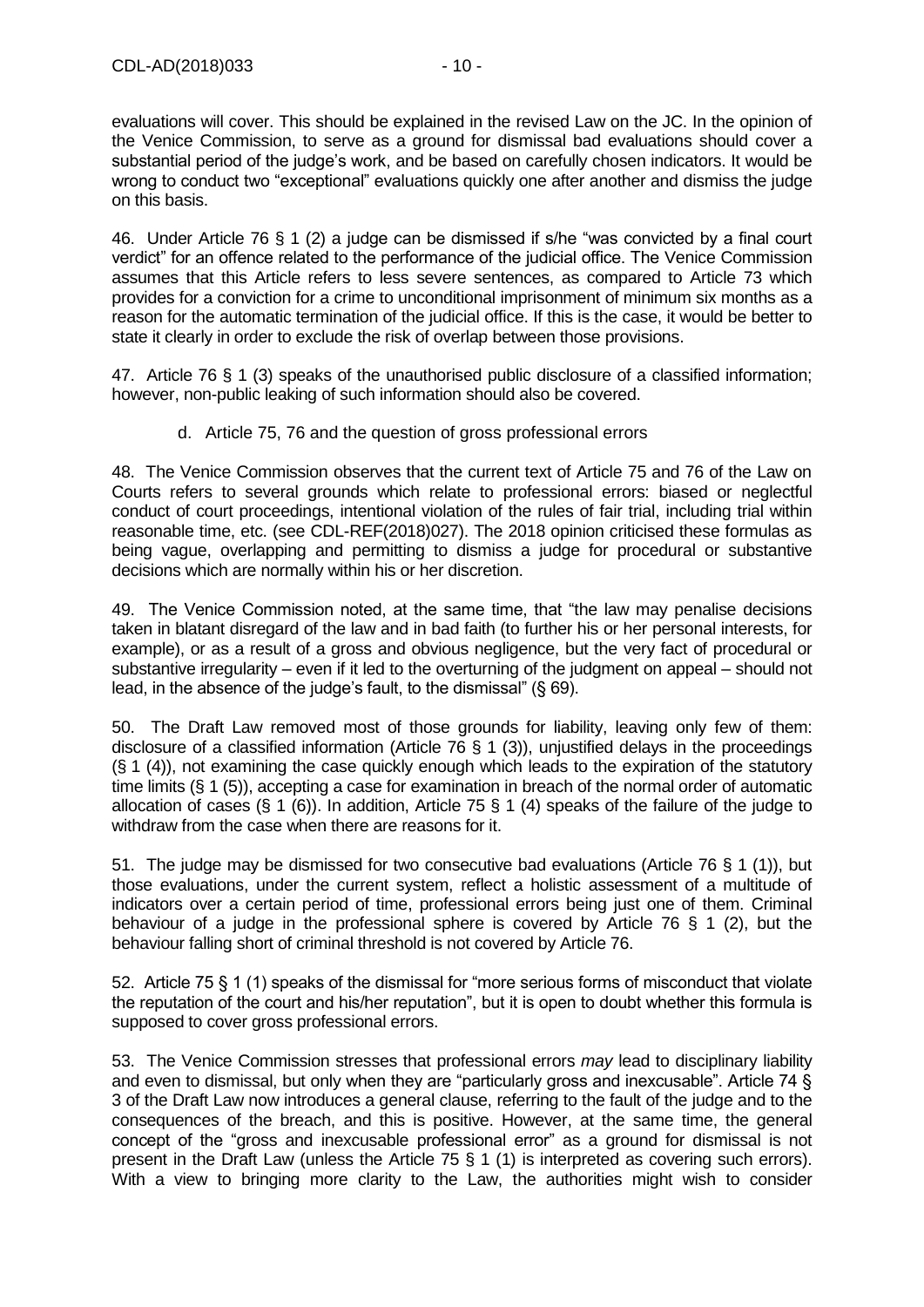introducing a clear general formula on the "gross and inexcusable professional error" as a ground for disciplinary liability or even a dismissal, while stressing in the text that *honest judicial errors and differences in the interpretation of the law and facts should not give rise to dismissal or a disciplinary liability*.

54. That being said, the Venice Commission understands that the distinction between "gross and inexcusable" professional errors and a reasonable yet mistaken exercise of judicial discretion is a fine one. Under such a general formula judges run the risk of being penalised for any incorrect interpretation of the law or of the facts. A lot will depend on the institutional characteristics of the JC and on the general legal culture: if the legislator believes in the independence and professionalism of the JC, such general formula is perfectly acceptable, and those matters may be left within the discretion of the JC. However, failing that assumption, it may be safer not to have in the law a general formula penalising judges for "gross and inexcusable" professional errors, because of the risk of an overbroad interpretation of this concept. Thus, it belongs to the national legislator to choose whether or not this "general formula" is appropriate in the current circumstances.

#### e. Article 77 – lesser disciplinary violations

55. Article 77 lists the grounds leading to disciplinary sanctions other than dismissal. Neither the current text of the Law on Courts nor the Draft Law amending it link disciplinary breaches contained in that Article to the fault of the judge. This article enumerates acts which may be committed intentionally or by negligence but may be explained as well by circumstances totally outside his/her control, e.g. the absence of a judge from work might be due to such circumstances.

56. The Draft Law adds a third paragraph to Article 78, which stipulates that "when determining and pronouncing disciplinary measures, the severity of the violation, the degree of responsibility, the circumstances under which the violation and the conduct of the judge have been committed, the consequences of the violation as well as the previously stated disciplinary measures shall be taken into consideration". This is a useful addition as it enumerates the main factors to be considered in order to impose a proportionate disciplinary *sanction*.

57. Nonetheless, the very *existence of a disciplinary breach* is also to be defined with reference to the fault of the judge and to the severity of the consequences. Article 74 mentions the fault and the severity of the consequences as a pre-condition for the *dismissal* of a judge (which is positive) but not in relation with *other disciplinary sanctions* (which is a gap). A similar provision should therefore be added to Article 77. The honest and hard-working judges should not be subject to disciplinary procedures for the situations which result from the circumstances outside their control or occur without their fault.

58. One of the grounds for disciplinary measures listed in Article 77 is the "violation of the rules of the Code of Ethics". As outlined previously by the Venice Commission, such codes are illsuited to be relied upon in disciplinary proceedings and often lack sufficient specificity to fulfil the requirement of foreseeability.<sup>14</sup> The conduct giving rise to a disciplinary action should be defined *in the law* with sufficient clarity, so as to enable the person concerned to foresee the consequences of his or her actions and thereupon regulate his or her conduct.<sup>15</sup> The use of the Code of Ethics for disciplinary action was also criticised in the 2015 opinion for this same reason (§ 32). It is therefore recommended to repeal the concerned paragraph. In the event

-

 $14$  CDL-AD(2014)018, Joint opinion on the draft amendments to the legal framework on the disciplinary responsibility of judges in the Kyrgyz Republic, § 25

<sup>15</sup> *Ibid.*, § 24; CDL-AD(2014)006, Joint Opinion on the draft Law on disciplinary liability of Judges of the Republic of Moldova, § 16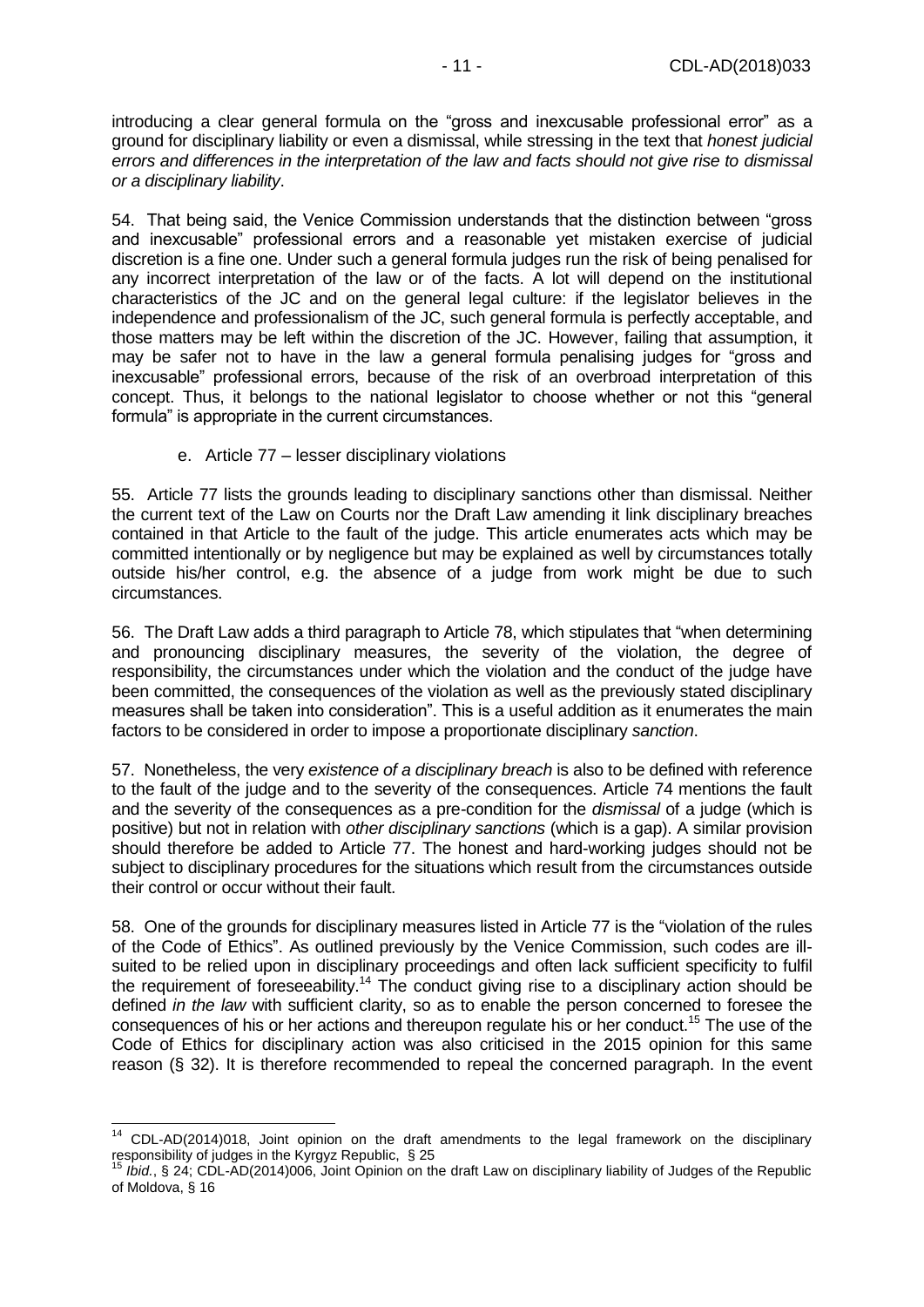that this recommendation is followed, Article 68 which refers to the Code of Ethics should be amended accordingly.

59. That being said, inappropriate behaviour of a judge in public which harms the image of the judiciary may constitute a ground for disciplinary liability. As outlined in the 2015 opinion, in the event that such inappropriate behaviour in public is serious or repeated, it must even constitute a ground for the dismissal of a judge (§ 41). The latter situation may lead to the dismissal under the terms "other more serious forms of misconduct that violate the reputation of the court and his/her reputation" of Article 75 § 1 (1). Nevertheless, if the reference to the violation of the Code of Ethics is removed from Article 77, less serious inappropriate behaviour of a judge in public risks not being punishable under this Article. As a consequence, the drafters are invited to consider adding to Article 77 a new disciplinary ground referring to less serious misconduct of a judge which harms the public image of the judiciary.

60. By referring to the "failure to fulfill the duty of continuous training" as a ground for disciplinary liability, Article 77 § 1 (4) seems to introduce a mandatory system of training for judges. However, according to Opinion No. 4 of the Consultative Council of European Judges on initial and in-service training for judges at national and European levels, "the in-service training should normally be based on the voluntary participation of judges; […] there may be mandatory in-service training only in exceptional cases; examples might (if the judicial or other body responsible so decided) include when a judge takes up a new post or a different type of work or functions or in the event of fundamental changes in legislation" (§ 37). Taking this into account, not all training should be mandatory and only non-attendance of mandatory trainings should be taken into consideration when deciding whether or not a judge failed to fulfill his/her duty of continuous training.

f. Article 79 - grounds for the dismissal of court presidents

61. Article 79 § 1 of the current text enumerates grounds leading to the removal of a judge from the position of a court president, which apparently does not involve an automatic termination of the judicial tenure for the judge concerned. The president may be dismissed for, amongst other grounds, the failure to notify the JC regarding serious disciplinary offences committed by judges of his/her court.

62. This provision has been criticised by the Venice Commission in its 2018 opinion for the simple raison that the question of whether or not a disciplinary offence has been committed is a matter of assessment. Since Articles 75, 76 and 77 of the Law (which describe grounds for disciplinary liability for judges) use vague and overbroad formulas, the president of court may feel obliged to report to the JC every minor incident. This may be a very onerous obligation for a president (§ 71). In response to this comment, the Draft Law proposes to remove this ground, but the text still speaks of the failure of the president "to lodge a proposal for commencement of a procedure determining liability of a judge pursuant to the law, while he knew or he was obliged to know about the existence of the legal reasons."

63. One should admit that there is no significant difference between informing the JC of disciplinary misconduct or making a proposal for the initiation of a disciplinary procedure for misconduct. Indeed, the grounds for dismissal of judges or bringing them to disciplinary liability have been reformulated under the Draft Law, became clearer and narrower, and hence, the presidents have now more certainty as to what they should report to the JC. However, even after those improvements, the question of whether or not there are reasons for starting a disciplinary procedure is still a matter for subjective assessment.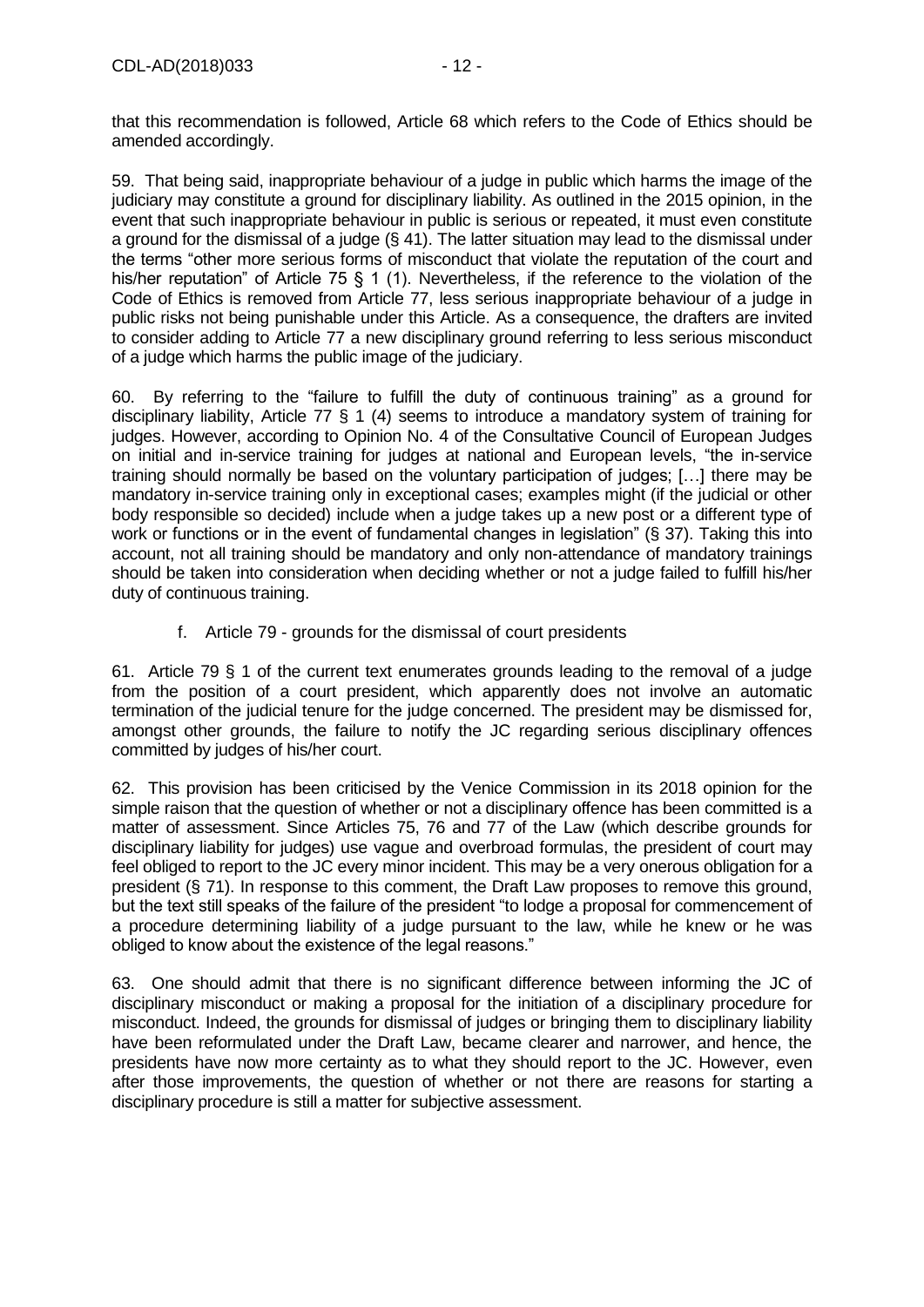64. It is questionable whether there should be a duty of the court presidents to report to the JC all alleged cases of misbehaviour of the judges of their courts, or all professional errors. This question should be decided in the light of how the disciplinary proceedings are organised, who may trigger a disciplinary case, and what role court presidents play in this process. Article 68 of the Draft Law provides that "anyone shall have the right to lodge a written complaint to the president of the court due to improper or inappropriate behaviour of a judge in official relations with the parties that are contrary to the Code of Ethics and to receive a reply." Il follows from Article 55 of the Law on the JC that a complaint may be introduced with the JC by any person, and that such complaints may either be submitted directly to the JC or, as provided by Article 68 of the Law on Courts for ethical breaches by judges, first addressed to the president of the respective court who may then transmit it to the JC. However, as pointed out in the 2018 opinion, it is not clear whether the president of court may decide *not to transmit* a complaint to the JC in case, for instance, it is clearly inadmissible (§ 18). This point should be clarified. If the presidents are to play a filtering function, it would be better not to discourage them from doing so by a sanction for the "failure to report".<sup>16</sup>

65. In sum, it is difficult to assess this provision without knowing how the Law on the JC will be amended, and what role the court presidents will play in the disciplinary proceedings. Generally speaking, the Venice Commission has serious doubts as to whether it would be reasonable to dismiss a president of court for the failure to report a case of a potential disciplinary breach. It is possible, however, that a president may be held liable for covering up judges in certain *evident* situations. Thus, the 2018 opinion did not advise to remove but rather to reformulate this duty and the corresponding liability, "so as to concern only the *evident and gross* breaches committed by the judges, known to the president, and not every potential irregularity" (§ 71). The last phrase of Article 79 § 1 should be amended accordingly.

# **6. Suspension of judges pending the disciplinary procedures (Article 67)**

<span id="page-12-0"></span>66. The second paragraph of Article 67 of the current Law provides that the judge "shall" be suspended pending the disciplinary procedures in the event of "initiated procedure for establishing liability". This provision was criticised in the 2018 opinion, because the suspension seemed to follow *automatically* the commencement of the procedure. The opinion recommended that such decisions should be taken only in the most serious cases, and that the JC (or a body within the JC) should have discretion in these questions, by taking decisions on a case-by-case basis. The Draft Law follows this recommendation by adding to the second paragraph the condition that the "judge shall be suspended [...] in accordance with law and when there are justified reasons for suspension from exercising judicial office". The proposed amendment should be welcomed. Such an amendment would be more consistent with the discretion indicated in the parallel provision in Article 56-h of the Law on the JC.

### <span id="page-12-1"></span>**IV. Conclusion**

67. The Draft Law is a clear improvement as compared to the current text of the Law on Courts. Most of the proposed amendments are in line with the European standards, and demonstrate the willingness of the national authorities to follow previous recommendations of the Venice Commission. The Venice Commission welcomes the announced intention of the authorities to amend the Law on the Judicial Council as well, in line with the recommendations

 $\overline{1}$ <sup>16</sup>As follows from the 2017 Opinion, to the extent that the president's powers to bring disciplinary cases to the JC do not prevent interested parties from addressing directly to the JC, the fact that the president make a proposal for the initiation of a disciplinary procedure does not create a risk for judicial independence. CDL-AD(2017)033, Opinion on the draft law on the termination of the validity of the Law on the Council for establishment of facts and initiation of proceedings for determination of accountability for Judges, on draft law amending the Law on the Judicial Council, and on the draft law amending the Law on Witness protection of "The former Yugoslav Republic of Macedonia", §§ 25-28.